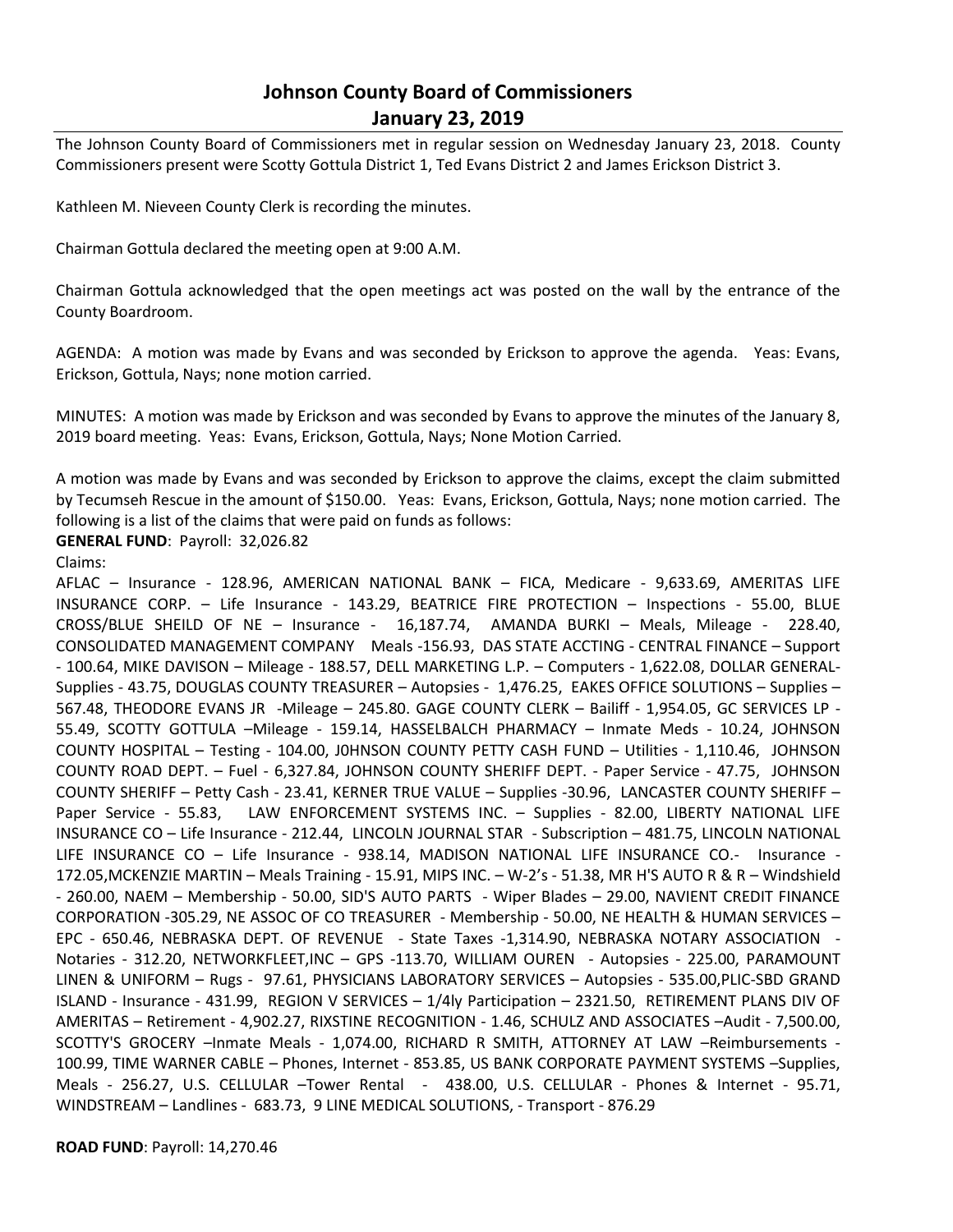Claims: AFLAC – Insurance - 30.16, AMERICAN NATIONAL BANK - FICA, Medicare - 4,315.58, AMERITAS LIFE INSURANCE CORP. – Insurance - 31.92, BLUE CROSS/BLUE SHEILD OF NE – Insurance - 8,708.41 -DIVERSIFIED DRUG TESTING, LLC – Testing – 380.00, EGGERS BROTHERS INC. –Parts - 3,129.06, G & G OIL –Fuel - 15,313.36, HUMBOLDT IMPLEMENT CO –Skid steer Rental – 725.00, J0HNSON COUNTY PETTY CASH FUND – Utilities - 497.67, LINCOLN NATIONAL LIFE INSURANCE CO – Life Insurance - 510.96, MARTIN MARIETTA MATERIALS – Rock - 23,108.15, MICHAEL TODD & COMPANY - Parts - 348.24, NEBRASKA DEPT. OF REVENUE State Taxes - 601.72, NEBRASKA PUBLIC POWER – Utilities - 50.12, PARAMOUNT LINEN & UNIFORM – Rugs - 23.67, PLIC-SBD GRAND ISLAND – Insurance - 232.89, RETIREMENT PLANS DIV OF AMERITAS – Retirement - 2,244.96, SAM'S CLUB MC/SYNCB Supplies -39.76, SEEBA HARDWARE –Supplies - 13.71, SENECA SANITATION – Trash P/U - 60.00, STERLING LUMBER COMPANY Supplies - 22.95, TOPP'S SMALL ENGINES –Parts - 77.00, US BANK CORPORATE PAYMENT SYSTEMS –Supplies - 74.22, VILLAGE OF ELK CREEK – Utilities - 293.57, WASHINGTON NATIONAL INS COMPANY – Insurance - 9.25, WINDSTREAM – Landline - 138.59

## **INHERITANCE TAX**

Claims: NESTOR & MERCURE, ATTORNEYS AT LAW –Estate Refund - 29.99, U.S. CELLULAR – WI-FI - 14.77

## **911 FUND**

Claims: J0HNSON COUNTY PETTY CASH FUND –OPPD TOWER- 39. 53

## **AMBULANCE FUND**

Claims: EMS BILLING SERVICES - Contract Billing - 1,316.41, JET STOP INC – Fuel - 115.04, JOHNSON COUNTY ROAD DEPT. Fuel -233.39, KENNETH MANDL – Mileage - 16.35, MATHESON TRI-GAS INC – Oxygen supplies - 113.89

County Sheriff Scott Walton presented the board with the Nemaha County-Johnson County Law Enforcement Mutual Aid and Assistance Inter-Local Agreement. A motion was made by Evans and was seconded by Erickson to approve the Inter-Local Agreement between Nemaha County and Johnson County for Law Enforcement Mutual Aid and Assistance. Yeas: Evans, Erickson, Gottula, Nays; none motion carried.

A motion was made by Erickson and was seconded by Evans to cancel Check #18120141 issued to Michael Todd and Company in the amount of \$697.90 as the invoice submitted was paid twice. Yeas: Evans, Erickson, Gottula, Nays; none motion carried.

Highway Supt. Matt Schaardt had the contract signed for Tim Sisco Construction LLC for the Tecumseh South CMP Project.

Also discussed was the one and six year road plan, on which projects to put on, also discussed was the snow removal.

At 9:30 A.M. the fuel bids were opened and placed on file in the County Clerk's Office. Only one bid from G & G Oil was received. A motion was made by Evans, and was seconded by Erickson to approve the bid from G & G Oil Company as follows:

Tecumseh Shop Unleaded with 10% Ethanol \$1.899, Diesel Low Sulfur #1 on Road \$2.699, Diesel Low Sulfur #2 on Road \$2.399,

Cook Crab Orchard, Elk Creek, and Sterling Shops Diesel Low Sulfur #1 Off Road \$2.399, Diesel Low Sulfur #2 Off Road \$2.099. Yeas: Evans, Erickson, Gottula, Nays; none motion carried.

Scott Zeilinger with Daily Double Keno Outlets Inc. discussed the Assignment and Assumption contract. The current contract is with Zeilinger Keno Inc. and they want to assign the contract to Scott Zeilinger dba/ Daily Double Keno outlets Inc. A motion was made by Evans, and was seconded by Erickson to approve the assignment and assumption agreement between Zeilinger Keno Inc. and Daily Double Keno Outlets Inc. Yeas: Erickson, Evans, Gottula, Nays; none motion carried.